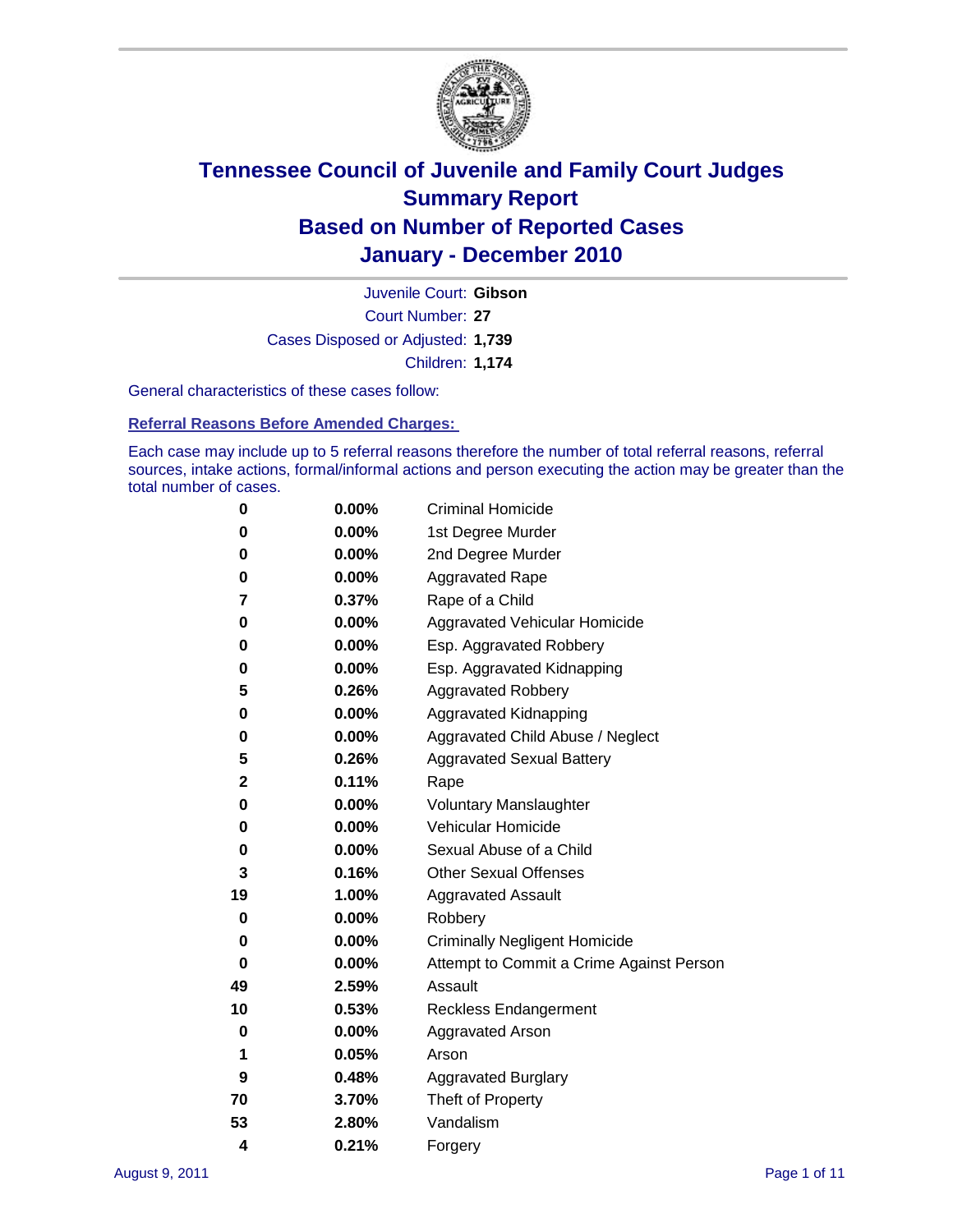

Court Number: **27** Juvenile Court: **Gibson** Cases Disposed or Adjusted: **1,739** Children: **1,174**

#### **Referral Reasons Before Amended Charges:**

Each case may include up to 5 referral reasons therefore the number of total referral reasons, referral sources, intake actions, formal/informal actions and person executing the action may be greater than the total number of cases.

| $\pmb{0}$    | 0.00%    | <b>Worthless Checks</b>                                     |
|--------------|----------|-------------------------------------------------------------|
| 0            | 0.00%    | Illegal Possession / Fraudulent Use of Credit / Debit Cards |
| 13           | 0.69%    | <b>Burglary</b>                                             |
| 6            | 0.32%    | Unauthorized Use of a Vehicle                               |
| 0            | $0.00\%$ | <b>Cruelty to Animals</b>                                   |
| $\bf{0}$     | 0.00%    | Sale of Controlled Substances                               |
| 18           | 0.95%    | <b>Other Drug Offenses</b>                                  |
| $\mathbf{2}$ | 0.11%    | Possession of Controlled Substances                         |
| 1            | 0.05%    | <b>Criminal Attempt</b>                                     |
| 1            | 0.05%    | Carrying Weapons on School Property                         |
| 0            | 0.00%    | Unlawful Carrying / Possession of a Weapon                  |
| 4            | 0.21%    | <b>Evading Arrest</b>                                       |
| 0            | 0.00%    | Escape                                                      |
| 1            | 0.05%    | Driving Under Influence (DUI)                               |
| 8            | 0.42%    | Possession / Consumption of Alcohol                         |
| 9            | 0.48%    | Resisting Stop, Frisk, Halt, Arrest or Search               |
| 0            | $0.00\%$ | <b>Aggravated Criminal Trespass</b>                         |
| 9            | 0.48%    | Harassment                                                  |
| 1            | 0.05%    | Failure to Appear                                           |
| $\mathbf 2$  | 0.11%    | Filing a False Police Report                                |
| 4            | 0.21%    | Criminal Impersonation                                      |
| 89           | 4.70%    | <b>Disorderly Conduct</b>                                   |
| $\mathbf 2$  | 0.11%    | <b>Criminal Trespass</b>                                    |
| 5            | 0.26%    | <b>Public Intoxication</b>                                  |
| 0            | $0.00\%$ | Gambling                                                    |
| 11           | 0.58%    | Traffic                                                     |
| 0            | $0.00\%$ | Local Ordinances                                            |
| 0            | 0.00%    | Violation of Wildlife Regulations                           |
| 418          | 22.09%   | Contempt of Court                                           |
| 37           | 1.96%    | Violation of Probation                                      |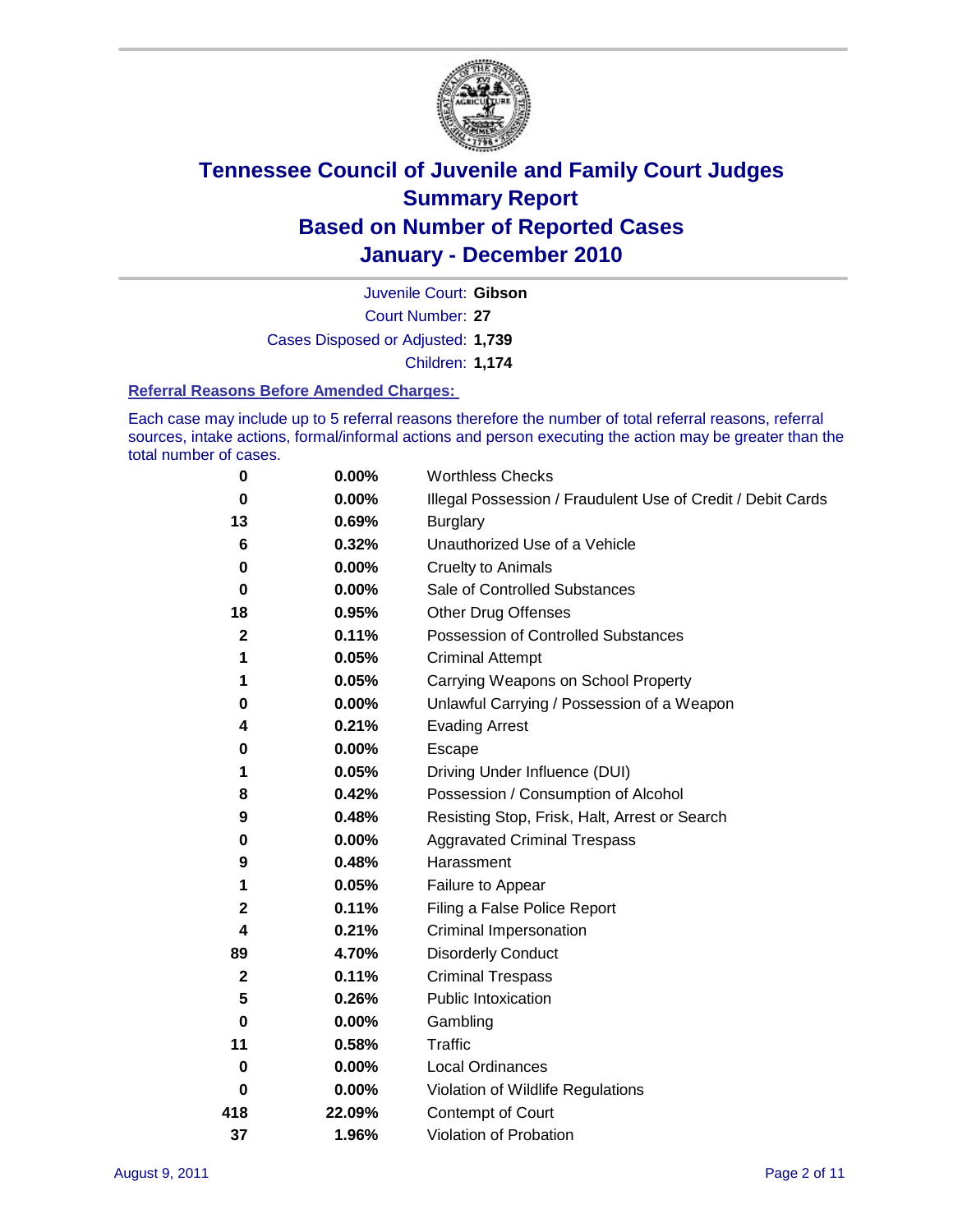

Court Number: **27** Juvenile Court: **Gibson** Cases Disposed or Adjusted: **1,739** Children: **1,174**

#### **Referral Reasons Before Amended Charges:**

Each case may include up to 5 referral reasons therefore the number of total referral reasons, referral sources, intake actions, formal/informal actions and person executing the action may be greater than the total number of cases.

| 10    | 0.53%    | Violation of Aftercare                 |
|-------|----------|----------------------------------------|
| 52    | 2.75%    | <b>Unruly Behavior</b>                 |
| 136   | 7.19%    | Truancy                                |
| 11    | 0.58%    | In-State Runaway                       |
| 0     | $0.00\%$ | Out-of-State Runaway                   |
| 38    | 2.01%    | Possession of Tobacco Products         |
| 1     | 0.05%    | Violation of a Valid Court Order       |
| 7     | 0.37%    | <b>Violation of Curfew</b>             |
| 0     | 0.00%    | Sexually Abused Child                  |
| 0     | 0.00%    | <b>Physically Abused Child</b>         |
| 150   | 7.93%    | Dependency / Neglect                   |
| 0     | 0.00%    | <b>Termination of Parental Rights</b>  |
| 0     | 0.00%    | <b>Violation of Pretrial Diversion</b> |
| 0     | $0.00\%$ | Violation of Informal Adjustment       |
| 140   | 7.40%    | <b>Judicial Review</b>                 |
| 20    | 1.06%    | <b>Administrative Review</b>           |
| 16    | 0.85%    | <b>Foster Care Review</b>              |
| 22    | 1.16%    | Custody                                |
| 33    | 1.74%    | Visitation                             |
| 69    | 3.65%    | Paternity / Legitimation               |
| 266   | 14.06%   | <b>Child Support</b>                   |
| 0     | $0.00\%$ | <b>Request for Medical Treatment</b>   |
| 0     | $0.00\%$ | <b>Consent to Marry</b>                |
| 43    | 2.27%    | Other                                  |
| 1,892 | 100.00%  | <b>Total Referrals</b>                 |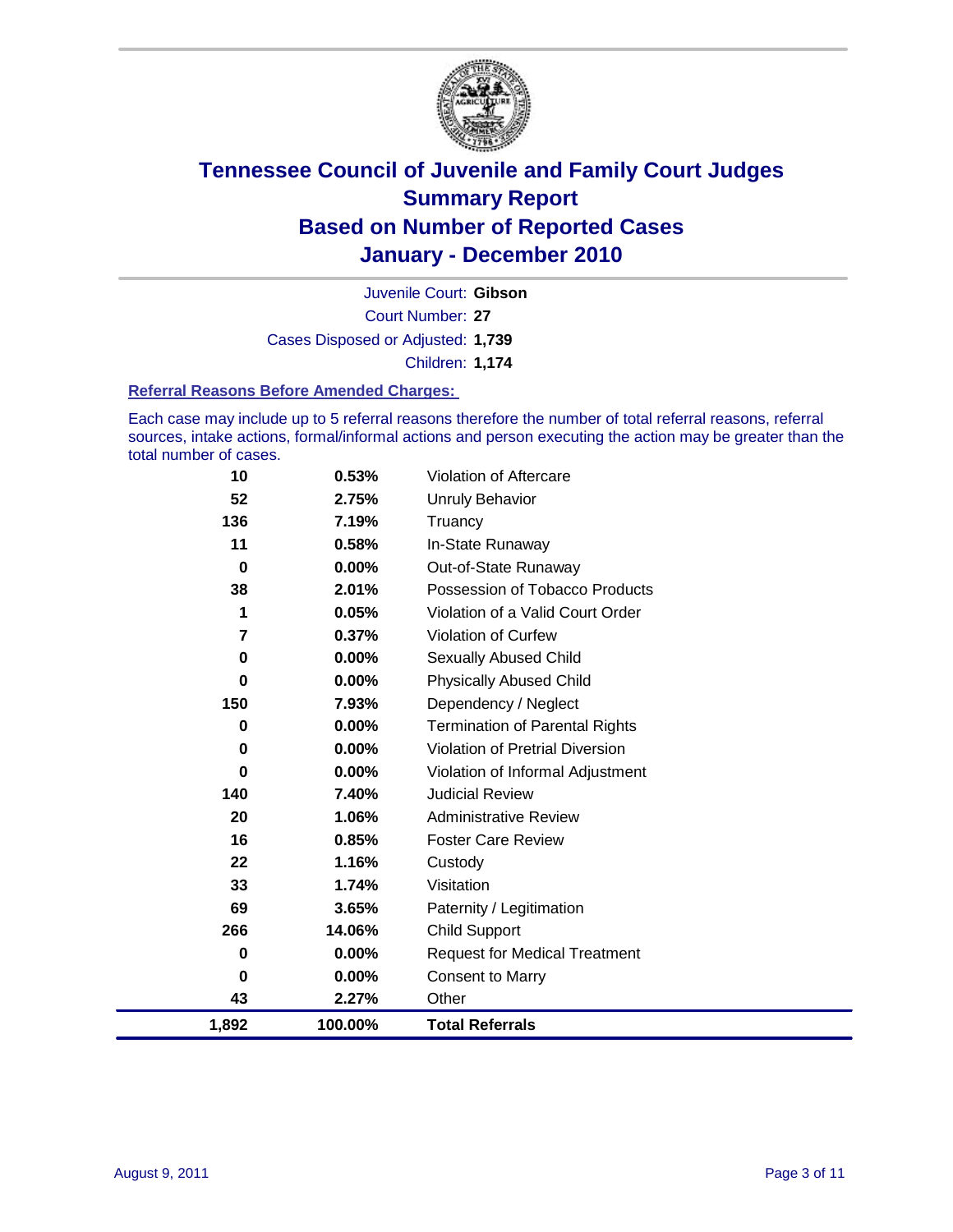

| 1,892                      | 100.00%                           | <b>Total Referral Sources</b>     |  |
|----------------------------|-----------------------------------|-----------------------------------|--|
| $\mathbf 2$                | 0.11%                             | Other                             |  |
| $\bf{0}$                   | 0.00%                             | Unknown                           |  |
| 0                          | 0.00%                             | Hospital                          |  |
| 0                          | 0.00%                             | Child & Parent                    |  |
| 57                         | 3.01%                             | Victim                            |  |
| 11                         | 0.58%                             | <b>Other Court</b>                |  |
| $\mathbf 0$                | 0.00%                             | Social Agency                     |  |
| 100                        | 5.29%                             | <b>Court Staff</b>                |  |
| 716                        | 37.84%                            | <b>District Attorney's Office</b> |  |
| 28                         | 1.48%                             | Other State Department            |  |
| 253                        | 13.37%                            | <b>DCS</b>                        |  |
| $\bf{0}$                   | 0.00%                             | <b>CSA</b>                        |  |
| 281                        | 14.85%                            | School                            |  |
| 39                         | 2.06%                             | Self                              |  |
| 20                         | 1.06%                             | <b>Relatives</b>                  |  |
| 74                         | 3.91%                             | Parents                           |  |
| 311                        | 16.44%                            | Law Enforcement                   |  |
| <b>Referral Sources: 1</b> |                                   |                                   |  |
|                            |                                   | Children: 1,174                   |  |
|                            | Cases Disposed or Adjusted: 1,739 |                                   |  |
|                            |                                   | <b>Court Number: 27</b>           |  |
|                            |                                   | Juvenile Court: Gibson            |  |
|                            |                                   |                                   |  |

### **Age of Child at Referral: 2**

| 1.174 | 100.00% | <b>Total Child Count</b> |
|-------|---------|--------------------------|
| 0     | 0.00%   | <b>Unknown</b>           |
| 41    | 3.49%   | Ages 19 and Over         |
| 150   | 12.78%  | Ages 17 through 18       |
| 217   | 18.48%  | Ages 15 through 16       |
| 141   | 12.01%  | Ages 13 through 14       |
| 70    | 5.96%   | Ages 11 through 12       |
| 555   | 47.27%  | Ages 10 and Under        |
|       |         |                          |

<sup>1</sup> If different than number of Referral Reasons (1892), verify accuracy of your court's data.

<sup>2</sup> One child could be counted in multiple categories, verify accuracy of your court's data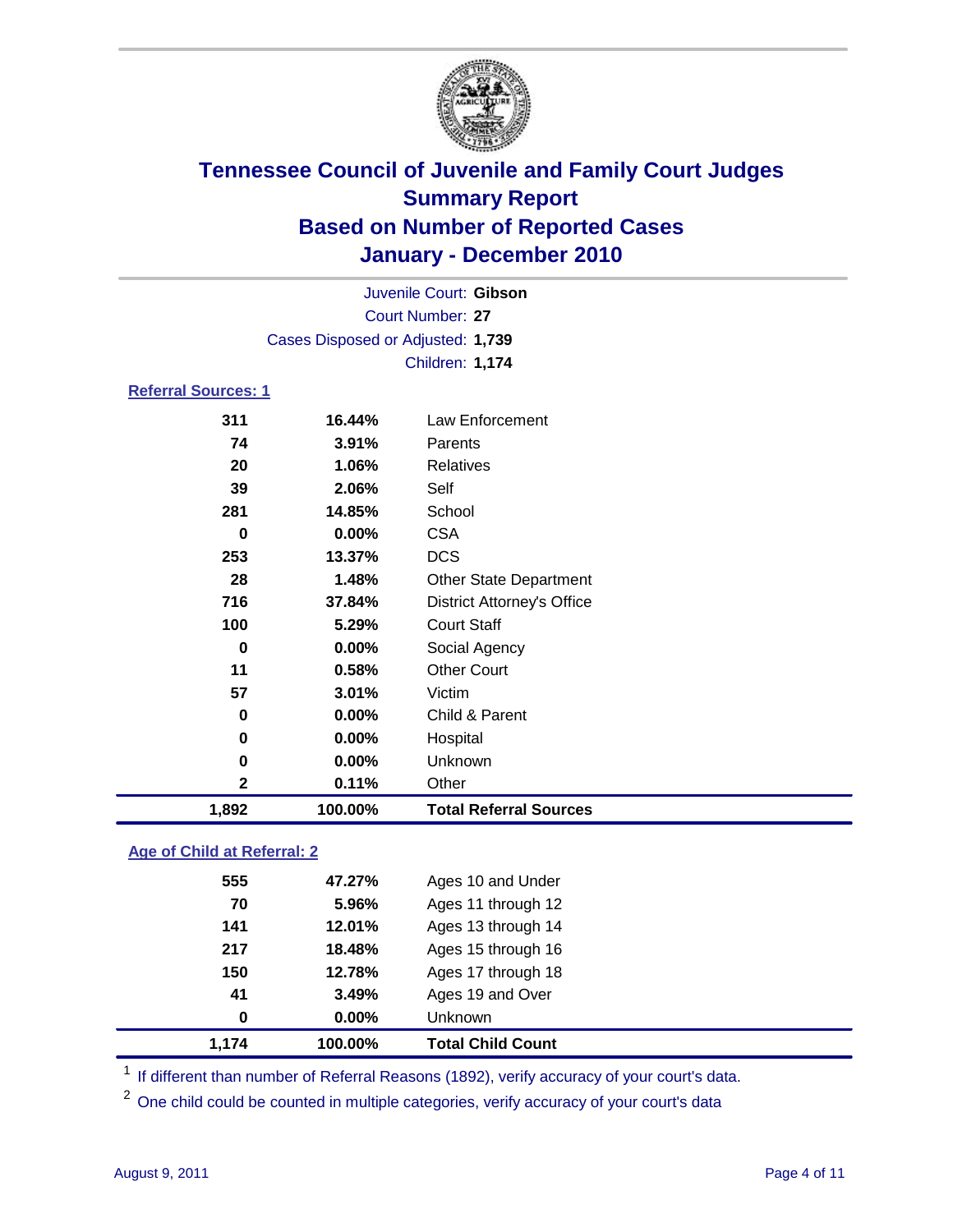

| Juvenile Court: Gibson                  |                                   |                          |  |  |  |
|-----------------------------------------|-----------------------------------|--------------------------|--|--|--|
|                                         | Court Number: 27                  |                          |  |  |  |
|                                         | Cases Disposed or Adjusted: 1,739 |                          |  |  |  |
|                                         |                                   | <b>Children: 1,174</b>   |  |  |  |
| Sex of Child: 1                         |                                   |                          |  |  |  |
| 664                                     | 56.56%                            | Male                     |  |  |  |
| 501                                     | 42.67%                            | Female                   |  |  |  |
| $\boldsymbol{9}$                        | 0.77%                             | Unknown                  |  |  |  |
| 1,174                                   | 100.00%                           | <b>Total Child Count</b> |  |  |  |
| Race of Child: 1                        |                                   |                          |  |  |  |
| 559                                     | 47.61%                            | White                    |  |  |  |
| 563                                     | 47.96%                            | African American         |  |  |  |
| 1                                       | 0.09%                             | Native American          |  |  |  |
| $\mathbf 0$                             | 0.00%                             | Asian                    |  |  |  |
| 47                                      | 4.00%                             | Mixed                    |  |  |  |
| $\overline{\mathbf{4}}$                 | 0.34%                             | Unknown                  |  |  |  |
| 1,174                                   | 100.00%                           | <b>Total Child Count</b> |  |  |  |
| <b>Hispanic Origin: 1</b>               |                                   |                          |  |  |  |
| 18                                      | 1.53%                             | Yes                      |  |  |  |
| 1,150                                   | 97.96%                            | No                       |  |  |  |
| 6                                       | 0.51%                             | Unknown                  |  |  |  |
| 1,174                                   | 100.00%                           | <b>Total Child Count</b> |  |  |  |
| <b>School Enrollment of Children: 1</b> |                                   |                          |  |  |  |
| 799                                     | 68.06%                            | Yes                      |  |  |  |
| 368                                     | 31.35%                            | <b>No</b>                |  |  |  |
| $\overline{7}$                          | 0.60%                             | Unknown                  |  |  |  |
| 1,174                                   | 100.00%                           | <b>Total Child Count</b> |  |  |  |

<sup>1</sup> One child could be counted in multiple categories, verify accuracy of your court's data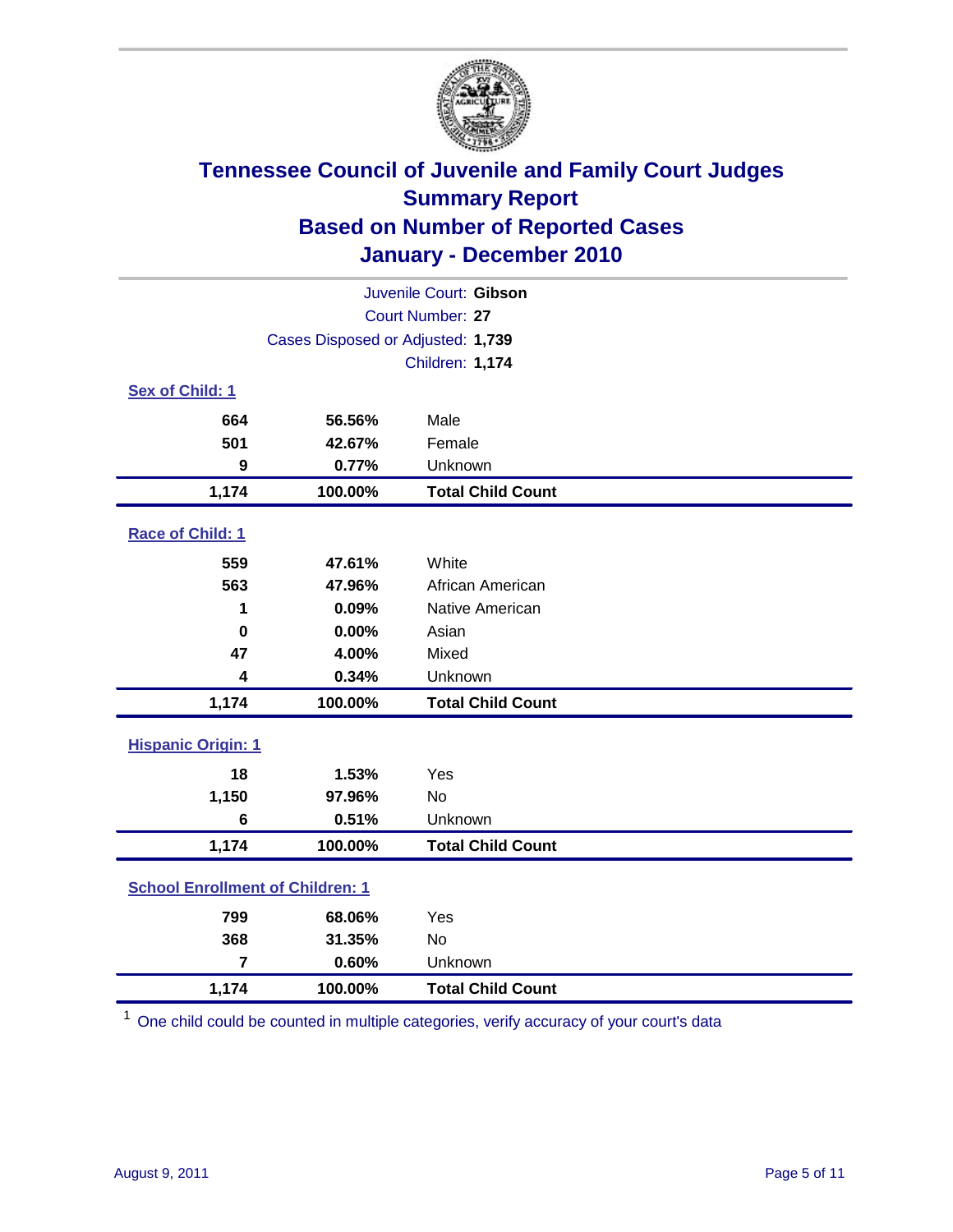

Court Number: **27** Juvenile Court: **Gibson** Cases Disposed or Adjusted: **1,739** Children: **1,174**

### **Living Arrangement of Child at Time of Referral: 1**

| 1,174 | 100.00%  | <b>Total Child Count</b>     |
|-------|----------|------------------------------|
| 0     | 0.00%    | Other                        |
| 4     | 0.34%    | Unknown                      |
| 10    | 0.85%    | Independent                  |
| 0     | $0.00\%$ | In an Institution            |
| 4     | 0.34%    | In a Residential Center      |
| 2     | 0.17%    | In a Group Home              |
| 48    | 4.09%    | With Foster Family           |
| 4     | 0.34%    | With Adoptive Parents        |
| 114   | 9.71%    | <b>With Relatives</b>        |
| 65    | 5.54%    | <b>With Father</b>           |
| 824   | 70.19%   | <b>With Mother</b>           |
| 18    | 1.53%    | With Mother and Stepfather   |
| 9     | $0.77\%$ | With Father and Stepmother   |
| 72    | 6.13%    | With Both Biological Parents |
|       |          |                              |

### **Type of Detention: 2**

| 1.739 | 100.00%  | <b>Total Detention Count</b> |  |
|-------|----------|------------------------------|--|
| 1     | 0.06%    | Other                        |  |
| 1,721 | 98.96%   | Does Not Apply               |  |
| 0     | $0.00\%$ | <b>Unknown</b>               |  |
| 0     | $0.00\%$ | Psychiatric Hospital         |  |
| 0     | 0.00%    | Jail - No Separation         |  |
| 0     | $0.00\%$ | Jail - Partial Separation    |  |
| 0     | 0.00%    | Jail - Complete Separation   |  |
| 17    | 0.98%    | Juvenile Detention Facility  |  |
| 0     | $0.00\%$ | Non-Secure Placement         |  |
|       |          |                              |  |

<sup>1</sup> One child could be counted in multiple categories, verify accuracy of your court's data

<sup>2</sup> If different than number of Cases (1739) verify accuracy of your court's data.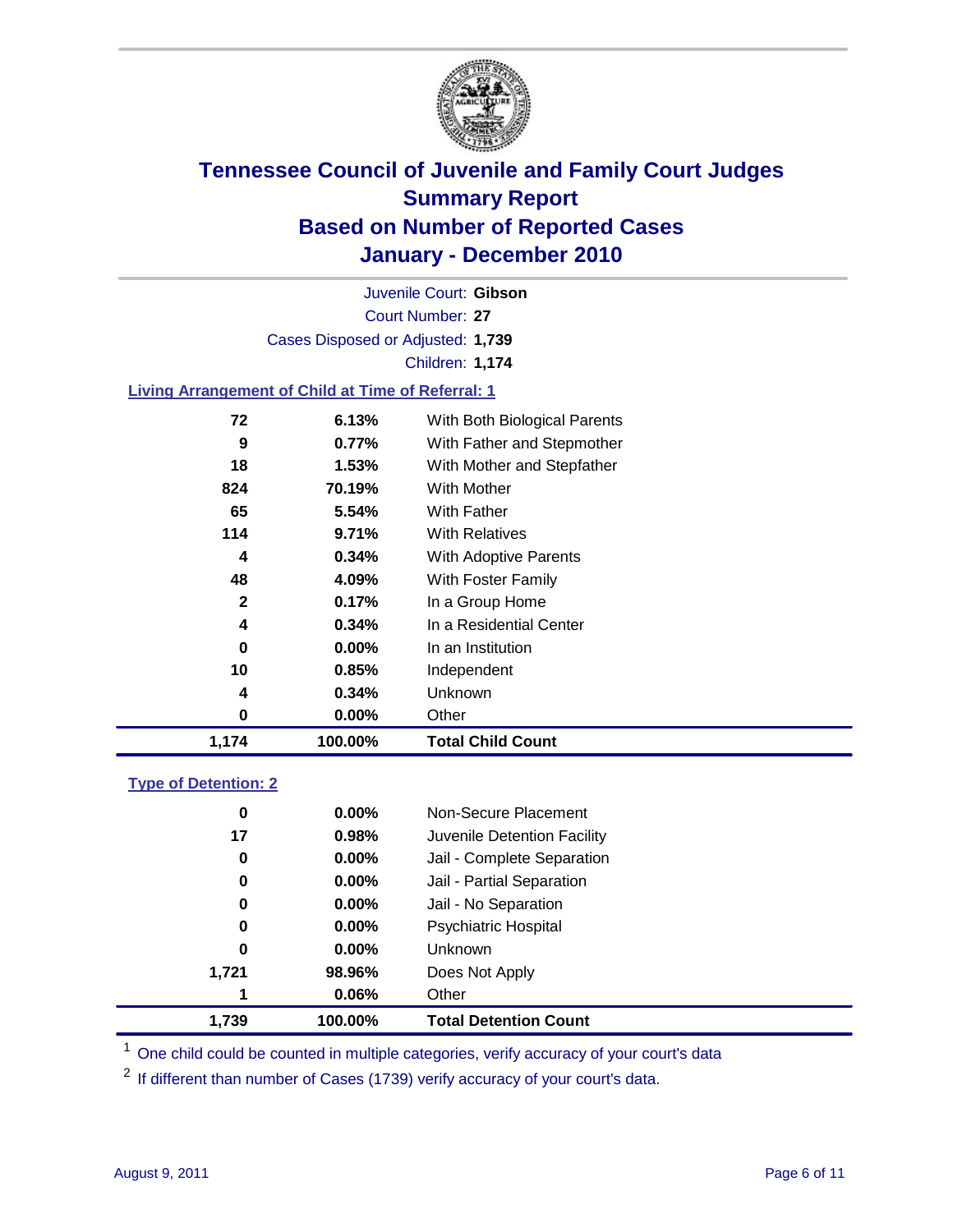

|                                                    | Juvenile Court: Gibson            |                                      |  |  |  |
|----------------------------------------------------|-----------------------------------|--------------------------------------|--|--|--|
|                                                    | <b>Court Number: 27</b>           |                                      |  |  |  |
|                                                    | Cases Disposed or Adjusted: 1,739 |                                      |  |  |  |
|                                                    |                                   | <b>Children: 1,174</b>               |  |  |  |
| <b>Placement After Secure Detention Hearing: 1</b> |                                   |                                      |  |  |  |
| 4                                                  | 0.23%                             | Returned to Prior Living Arrangement |  |  |  |
| 6                                                  | 0.35%                             | Juvenile Detention Facility          |  |  |  |
| $\bf{0}$                                           | 0.00%                             | Jail                                 |  |  |  |
| $\mathbf{2}$                                       | 0.12%                             | Shelter / Group Home                 |  |  |  |
| 1                                                  | 0.06%                             | Foster Family Home                   |  |  |  |
| 0                                                  | 0.00%                             | Psychiatric Hospital                 |  |  |  |
| 0                                                  | 0.00%                             | Unknown                              |  |  |  |
| 1,719                                              | 98.85%                            | Does Not Apply                       |  |  |  |
| 7                                                  | 0.40%                             | Other                                |  |  |  |
| 1,739                                              | 100.00%                           | <b>Total Placement Count</b>         |  |  |  |
| <b>Intake Actions: 2</b>                           |                                   |                                      |  |  |  |
|                                                    |                                   |                                      |  |  |  |
| 1,534                                              | 81.08%                            | <b>Petition Filed</b>                |  |  |  |
| 137                                                | 7.24%                             | <b>Motion Filed</b>                  |  |  |  |
| 135                                                | 7.14%                             | <b>Citation Processed</b>            |  |  |  |
| $\bf{0}$                                           | 0.00%                             | Notification of Paternity Processed  |  |  |  |
| 36                                                 | 1.90%                             | Scheduling of Judicial Review        |  |  |  |
| 29                                                 | 1.53%                             | Scheduling of Administrative Review  |  |  |  |
| 16                                                 | 0.85%                             | Scheduling of Foster Care Review     |  |  |  |
| 0                                                  | 0.00%                             | Unknown                              |  |  |  |
| 4                                                  | 0.21%                             | Does Not Apply                       |  |  |  |
| 1                                                  | 0.05%                             | Other                                |  |  |  |
| 1,892                                              | 100.00%                           | <b>Total Intake Count</b>            |  |  |  |

<sup>1</sup> If different than number of Cases (1739) verify accuracy of your court's data.

<sup>2</sup> If different than number of Referral Reasons (1892), verify accuracy of your court's data.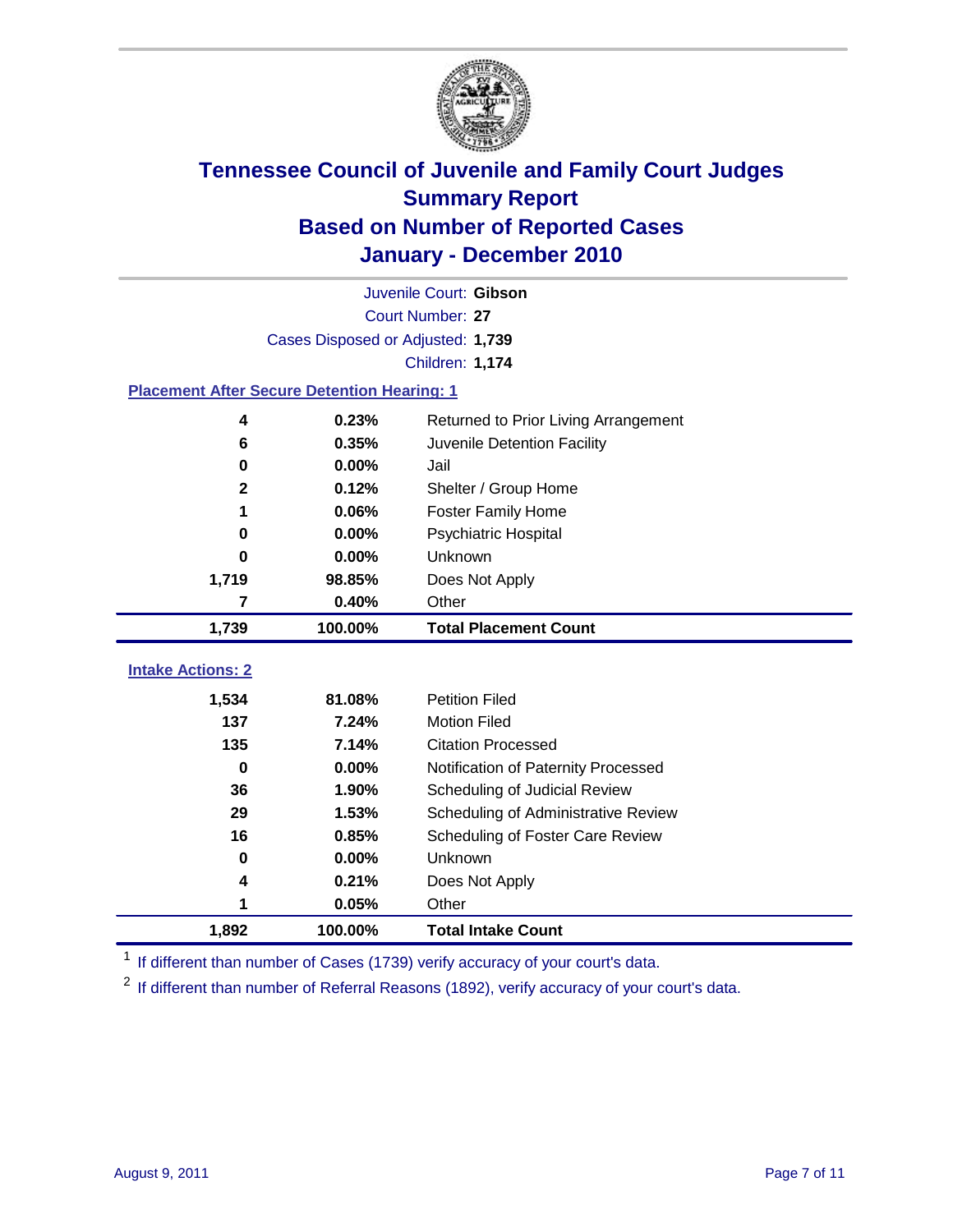

Court Number: **27** Juvenile Court: **Gibson** Cases Disposed or Adjusted: **1,739** Children: **1,174**

#### **Last Grade Completed by Child: 1**

| 304                                     | 25.89%  | Too Young for School         |  |
|-----------------------------------------|---------|------------------------------|--|
| 20                                      | 1.70%   | Preschool                    |  |
| 54                                      | 4.60%   | Kindergarten                 |  |
| 45                                      | 3.83%   | 1st Grade                    |  |
| 40                                      | 3.41%   | 2nd Grade                    |  |
| 40                                      | 3.41%   | 3rd Grade                    |  |
| 47                                      | 4.00%   | 4th Grade                    |  |
| 46                                      | 3.92%   | 5th Grade                    |  |
| 46                                      | 3.92%   | 6th Grade                    |  |
| 68                                      | 5.79%   | 7th Grade                    |  |
| 98                                      | 8.35%   | 8th Grade                    |  |
| 125                                     | 10.65%  | 9th Grade                    |  |
| 131                                     | 11.16%  | 10th Grade                   |  |
| 43                                      | 3.66%   | 11th Grade                   |  |
| 8                                       | 0.68%   | 12th Grade                   |  |
| $\mathbf 0$                             | 0.00%   | Non-Graded Special Ed        |  |
| 3                                       | 0.26%   | <b>GED</b>                   |  |
| 40                                      | 3.41%   | Graduated                    |  |
| 3                                       | 0.26%   | <b>Never Attended School</b> |  |
| 10                                      | 0.85%   | Unknown                      |  |
| 3                                       | 0.26%   | Other                        |  |
| 1,174                                   | 100.00% | <b>Total Child Count</b>     |  |
| <b>Enrolled in Special Education: 1</b> |         |                              |  |

| 1,174 | 100.00% | <b>Total Child Count</b> |
|-------|---------|--------------------------|
| 10    | 0.85%   | Unknown                  |
| 1,106 | 94.21%  | No                       |
| 58    | 4.94%   | Yes                      |
|       |         |                          |

One child could be counted in multiple categories, verify accuracy of your court's data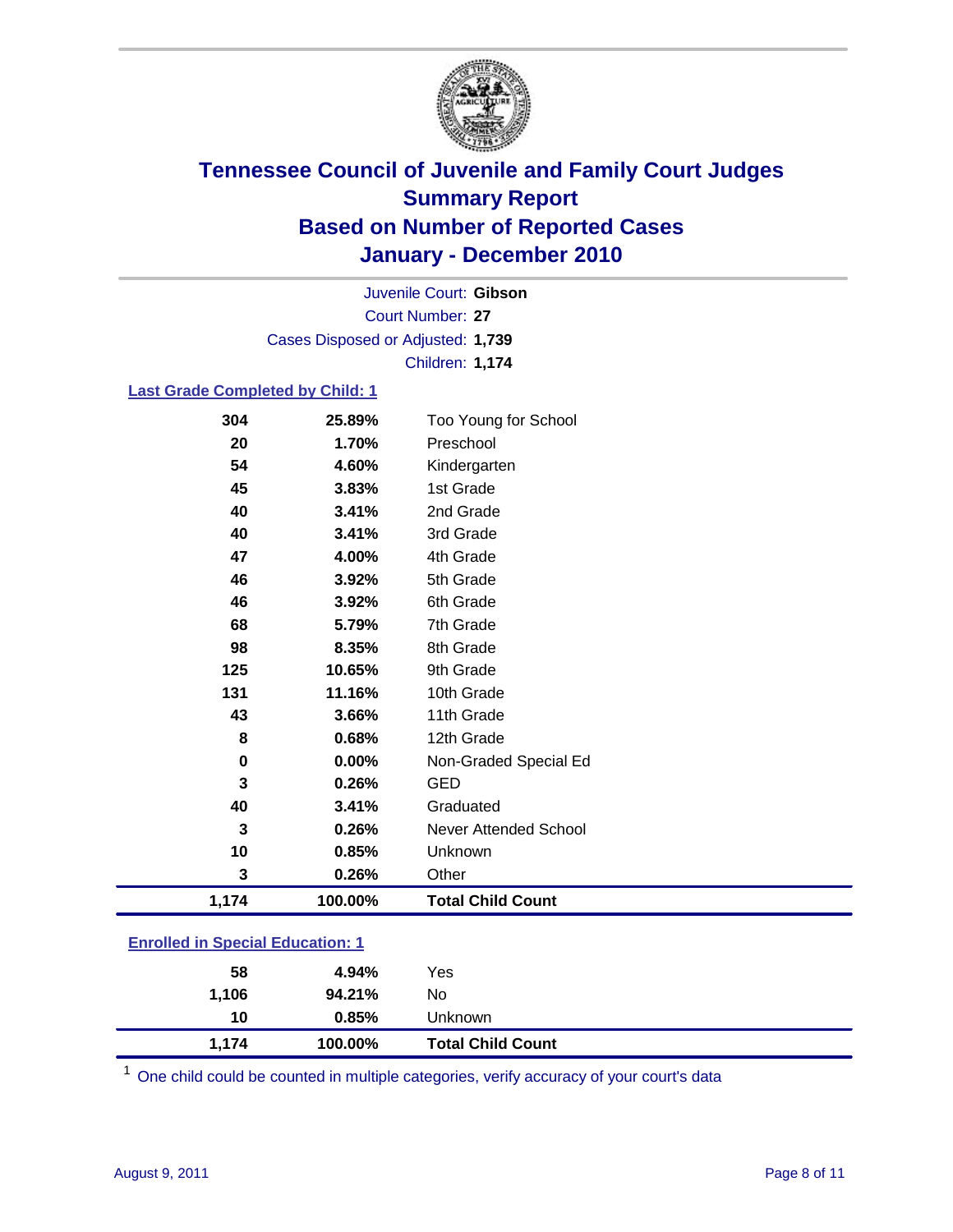

| Juvenile Court: Gibson       |                                   |                           |  |  |  |
|------------------------------|-----------------------------------|---------------------------|--|--|--|
|                              | Court Number: 27                  |                           |  |  |  |
|                              | Cases Disposed or Adjusted: 1,739 |                           |  |  |  |
|                              | <b>Children: 1,174</b>            |                           |  |  |  |
| <b>Action Executed By: 1</b> |                                   |                           |  |  |  |
| 1,724                        | 91.12%                            | Judge                     |  |  |  |
| 10                           | 0.53%                             | Magistrate                |  |  |  |
| 157                          | 8.30%                             | <b>YSO</b>                |  |  |  |
| 1                            | 0.05%                             | Other                     |  |  |  |
| 0                            | 0.00%                             | Unknown                   |  |  |  |
| 1,892                        | 100.00%                           | <b>Total Action Count</b> |  |  |  |

### **Formal / Informal Actions: 1**

| 420   | 22.20%   | Dismissed                                        |
|-------|----------|--------------------------------------------------|
| 207   | 10.94%   | Retired / Nolle Prosequi                         |
| 210   | 11.10%   | <b>Complaint Substantiated Delinquent</b>        |
| 34    | 1.80%    | <b>Complaint Substantiated Status Offender</b>   |
| 117   | 6.18%    | <b>Complaint Substantiated Dependent/Neglect</b> |
| 0     | $0.00\%$ | <b>Complaint Substantiated Abused</b>            |
| 0     | $0.00\%$ | <b>Complaint Substantiated Mentally III</b>      |
| 124   | 6.55%    | Informal Adjustment                              |
| 92    | 4.86%    | <b>Pretrial Diversion</b>                        |
| 11    | 0.58%    | <b>Transfer to Adult Court Hearing</b>           |
| 1     | 0.05%    | Charges Cleared by Transfer to Adult Court       |
| 182   | 9.62%    | <b>Special Proceeding</b>                        |
| 291   | 15.38%   | <b>Review Concluded</b>                          |
| 193   | 10.20%   | Case Held Open                                   |
| 10    | 0.53%    | Other                                            |
| 0     | $0.00\%$ | <b>Unknown</b>                                   |
| 1,892 | 100.00%  | <b>Total Action Count</b>                        |

<sup>1</sup> If different than number of Referral Reasons (1892), verify accuracy of your court's data.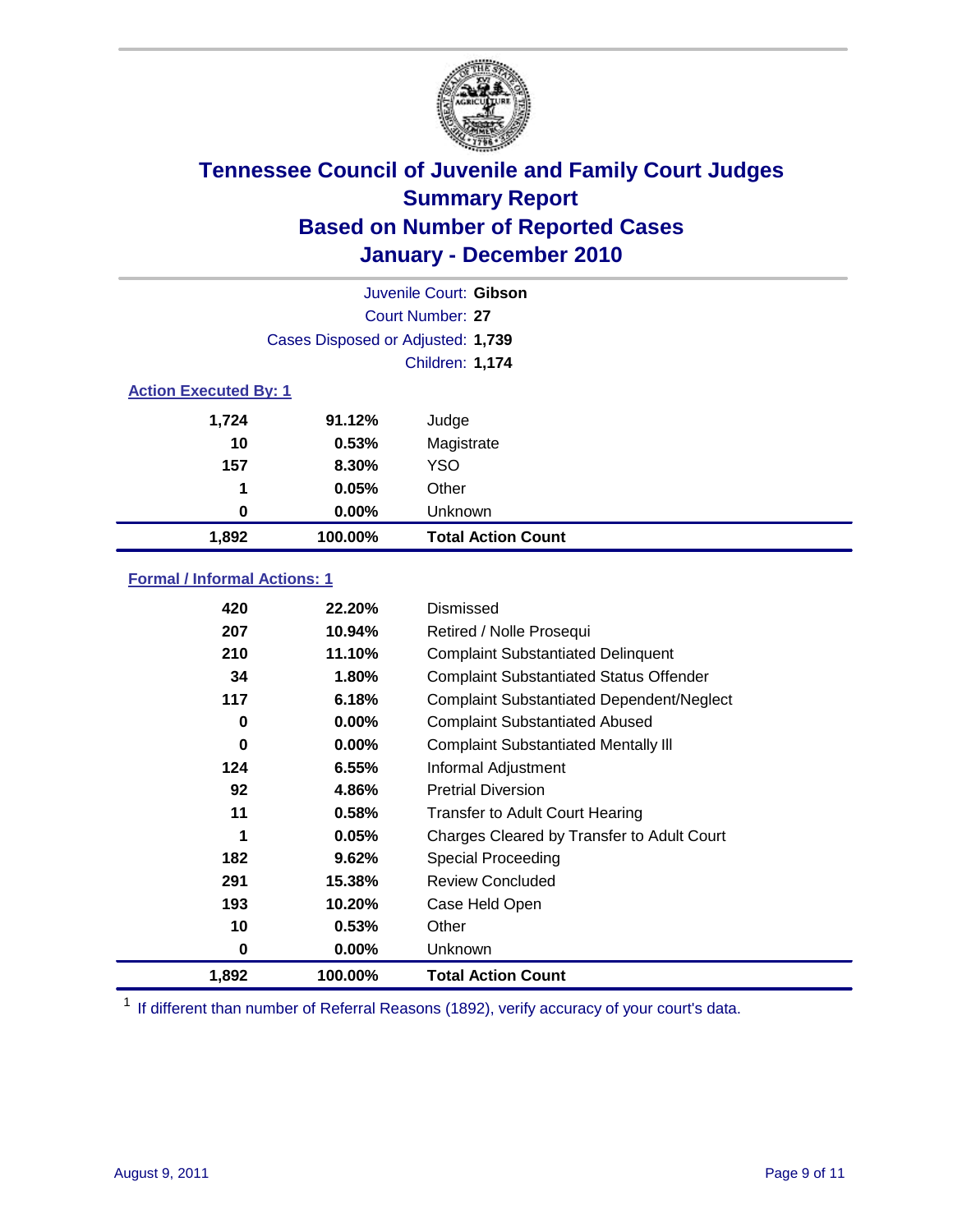

|                       |                                   | Juvenile Court: Gibson                                |
|-----------------------|-----------------------------------|-------------------------------------------------------|
|                       |                                   | Court Number: 27                                      |
|                       | Cases Disposed or Adjusted: 1,739 |                                                       |
|                       |                                   | Children: 1,174                                       |
| <b>Case Outcomes:</b> |                                   | There can be multiple outcomes for one child or case. |
| 412                   | 15.85%                            | <b>Case Dismissed</b>                                 |
| 208                   | 8.00%                             | Case Retired or Nolle Prosequi                        |
| 8                     | 0.31%                             | Warned / Counseled                                    |
| 177                   | 6.81%                             | <b>Held Open For Review</b>                           |
| 84                    | 3.23%                             | Supervision / Probation to Juvenile Court             |
| 68                    | 2.62%                             | <b>Probation to Parents</b>                           |
| 36                    | 1.38%                             | Referral to Another Entity for Supervision / Service  |
| 22                    | 0.85%                             | Referred for Mental Health Counseling                 |
| 10                    | 0.38%                             | Referred for Alcohol and Drug Counseling              |
| 0                     | 0.00%                             | <b>Referred to Alternative School</b>                 |
| 1                     | 0.04%                             | Referred to Private Child Agency                      |
| 4                     | 0.15%                             | Referred to Defensive Driving School                  |
| 0                     | 0.00%                             | Referred to Alcohol Safety School                     |
| 0                     | 0.00%                             | Referred to Juvenile Court Education-Based Program    |
| 1                     | 0.04%                             | Driver's License Held Informally                      |
| 0                     | 0.00%                             | <b>Voluntary Placement with DMHMR</b>                 |
| 0                     | 0.00%                             | <b>Private Mental Health Placement</b>                |
| 0                     | 0.00%                             | <b>Private MR Placement</b>                           |
| 120                   | 4.62%                             | Placement with City/County Agency/Facility            |
| 0                     | 0.00%                             | Placement with Relative / Other Individual            |
| 53                    | 2.04%                             | Fine                                                  |
| 1                     | 0.04%                             | <b>Public Service</b>                                 |
| 48                    | 1.85%                             | Restitution                                           |
| 0                     | 0.00%                             | <b>Runaway Returned</b>                               |
| 29                    | 1.12%                             | No Contact Order                                      |
| 9                     | 0.35%                             | Injunction Other than No Contact Order                |
| 8                     | 0.31%                             | <b>House Arrest</b>                                   |
| 1                     | 0.04%                             | <b>Court Defined Curfew</b>                           |
| 0                     | 0.00%                             | Dismissed from Informal Adjustment                    |
| 0                     | 0.00%                             | <b>Dismissed from Pretrial Diversion</b>              |
| 2                     | 0.08%                             | Released from Probation                               |
| 5                     | 0.19%                             | <b>Transferred to Adult Court</b>                     |
| 0                     | $0.00\%$                          | <b>DMHMR Involuntary Commitment</b>                   |